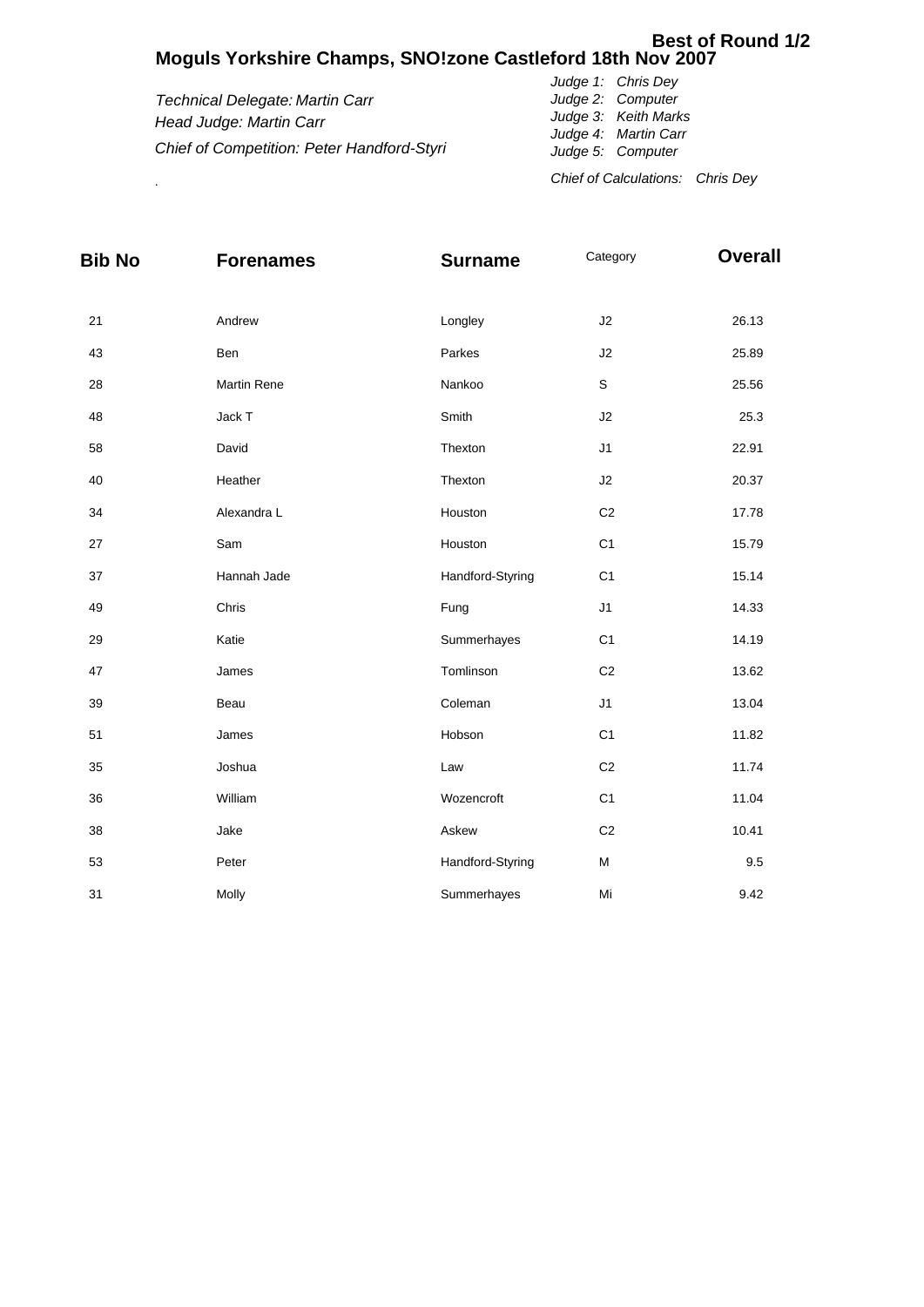| Moguls Yorkshire Champs, SNO!zone Castleford 18th Nov<br>2007 | Chief of Calculations: Chris Dev | <b>Round 1 Results</b> |  |  |  |
|---------------------------------------------------------------|----------------------------------|------------------------|--|--|--|
|                                                               | Judge 1: Chris Dey               |                        |  |  |  |
| Technical Delegate: Martin Carr                               | Judge 2: Computer                |                        |  |  |  |
| Head Judge: Martin Carr                                       | Judge 3: Keith Marks             |                        |  |  |  |
|                                                               | Judge 4: Martin Carr             |                        |  |  |  |
| Chief of Competition: Peter Handford-Styri                    | Judge 5: Computer                | Pace Time:<br>11.9     |  |  |  |

.

| <b>Names</b>       |         | Category       |                | Turns J1-3 |                |                  | Air J4-5          | Total Turns and Air |       | Time in Sec and Scor |      | <b>Overall</b> |                |
|--------------------|---------|----------------|----------------|------------|----------------|------------------|-------------------|---------------------|-------|----------------------|------|----------------|----------------|
|                    |         | Jump Categor   |                |            |                |                  |                   |                     |       |                      |      |                |                |
| Andrew             | Longley | J2             | 4.4            | 4.2        | 4.3            | $2.2$ 2.2        | $2.2$ 2.2         | 12.9                | 5.44  | 10.96                | 6.25 | 24.59          | $\overline{1}$ |
| 21                 |         |                |                |            |                | bP<br>bP         | bP<br>bP          |                     |       |                      |      |                |                |
| Jack T             | Smith   | $\sf J2$       | 4.2            | 4.1        | 4.1            | 2.1<br>2.1       | $2.1$ $2.1$       | 12.4                | 5.2   | 12.4                 | 5.28 | 22.88          | $\overline{c}$ |
| 48                 |         |                |                |            |                | bL<br>bL         | bL bL             |                     |       |                      |      |                |                |
| Ben                | Parkes  | J2             | 4              | 4          | $\overline{4}$ | $1.8$ 1.8        | $1.8$ 1.8         | 12                  | 4.46  | 10.81                | 6.35 | 22.81          | $\mathbf{3}$   |
| 43                 |         |                |                |            |                | bP<br>bP         | bP<br>bP          |                     |       |                      |      |                |                |
| David              | Thexton | J1             | $\overline{4}$ | 4.1        | $\overline{4}$ | $1.7$ 1.7        | $1.7$ 1.7         | 12.1                | 4.2   | 13.31                | 4.67 | 20.97          | $\overline{4}$ |
| 58                 |         |                |                |            |                | bP<br>bP         | bP<br>bP          |                     |       |                      |      |                |                |
| Heather            | Thexton | J2             | 4              | 4.1        | $\overline{4}$ | $2.4$ 2.4        | $2.4$ 2.4         | 12.1                | $3.4$ | 13.02                | 4.87 | 20.37          | $\overline{5}$ |
| 40                 |         |                |                |            |                | S<br>S           | S<br>$\mathbf{s}$ |                     |       |                      |      |                |                |
| <b>Martin Rene</b> | Nankoo  | S              | 4.1            | 4.1        | 4.1            | $0.9$ 0.9        | $0.9$ 0.9         | 12.3                | 1.66  | 11.03                | 6.2  | 20.16          | 6              |
| 28                 |         |                |                |            |                | TS<br>TS         | TS<br><b>TS</b>   |                     |       |                      |      |                |                |
| Alexandra L        | Houston | C <sub>2</sub> | 3.8            | 3.7        | 3.7            | $1.5$ 1.5        | $1.5$ 1.5         | 11.2                | 2.12  | 13.62                | 4.46 | 17.78          | $\overline{7}$ |
| 34                 |         |                |                |            |                | $\mathbb S$<br>s | S<br>$\mathbf{s}$ |                     |       |                      |      |                |                |
| Sam                | Houston | C <sub>1</sub> | 2.6            | 2.7        | 2.6            | $1.7$ 1.7        | $1.7$ 1.7         | 7.9                 | 2.4   | 12.09                | 5.49 | 15.79          | 8              |
| 27                 |         |                |                |            |                | $\mathbb S$<br>s | $\mathbb S$<br>S  |                     |       |                      |      |                |                |
| Chris              | Fung    | J1             | 2.5            | 2.5        | 2.5            | $1.5$ 1.5        | $1.5$ 1.5         | 7.5                 | 2.12  | 13.25                | 4.71 | 14.33          | 9              |
| 49                 |         |                |                |            |                | S<br>s           | S<br>$\mathbf{s}$ |                     |       |                      |      |                |                |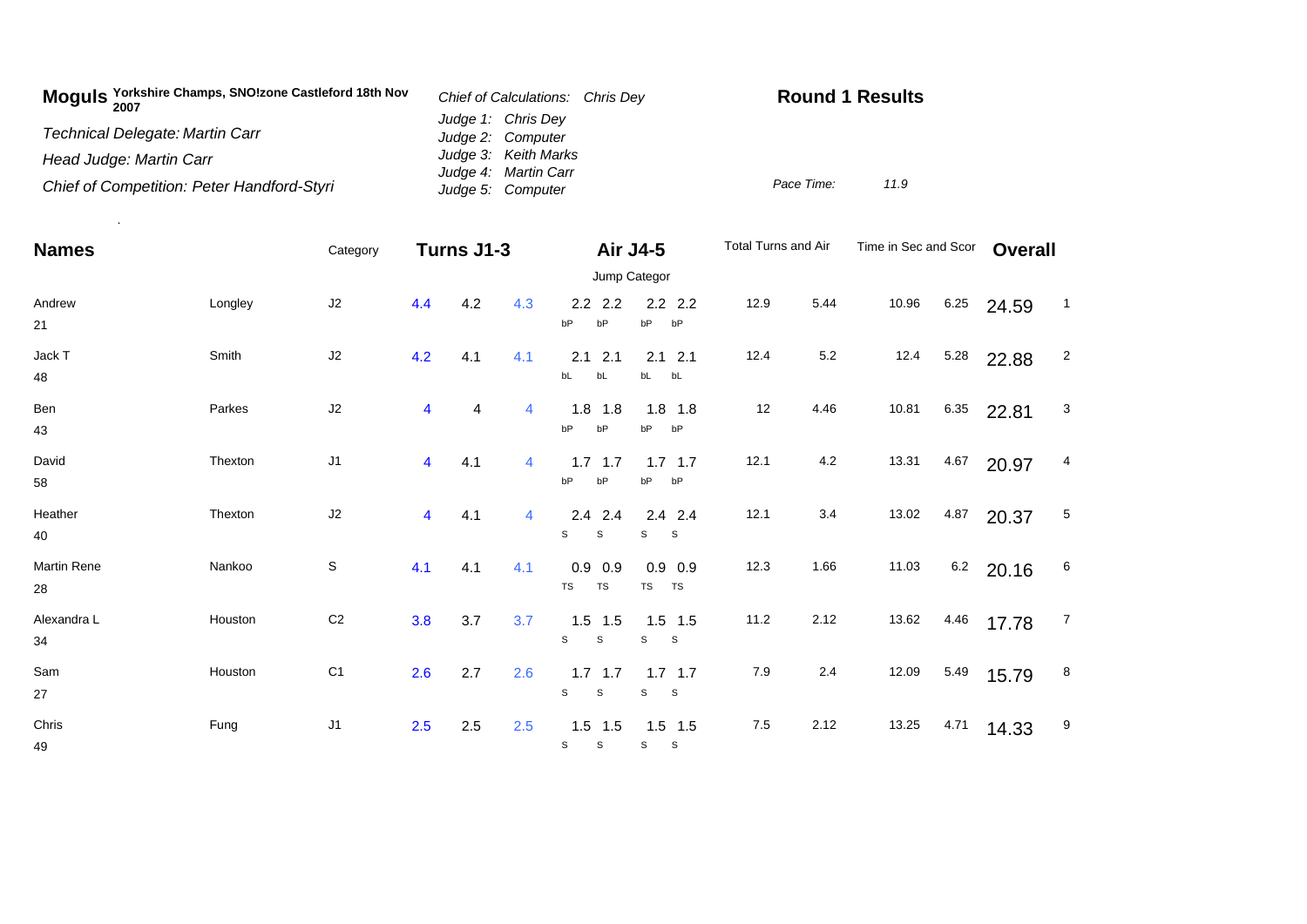| <b>Names</b>      |                  | Category       | Turns J1-3 |                |                |                                | Air J4-5                                             | Total Turns and Air |      | Time in Sec and Scor |      | <b>Overall</b> |    |
|-------------------|------------------|----------------|------------|----------------|----------------|--------------------------------|------------------------------------------------------|---------------------|------|----------------------|------|----------------|----|
|                   |                  | Jump Categor   |            |                |                |                                |                                                      |                     |      |                      |      |                |    |
| Hannah Jade<br>37 | Handford-Styring | C <sub>1</sub> | 2.8        | 3              | 2.8            | $1.5$ 1.5<br>S<br>$\mathsf S$  | $1.5$ 1.5<br>$\mathsf S$<br>S                        | 8.6                 | 2.12 | 14.9                 | 3.6  | 14.32          | 10 |
| Katie<br>29       | Summerhayes      | C <sub>1</sub> | 2.6        | 2.8            | 2.7            | $1.5$ 1.5<br>S<br>S            | $1.5$ 1.5<br>S<br>$\mathbf{s}$                       | 8.1                 | 2.12 | 14.35                | 3.97 | 14.19          | 11 |
| James<br>47       | Tomlinson        | C <sub>2</sub> | 2.5        | 2.6            | 2.5            | $1.1$ 1.1<br>3<br>3            | $1.1$ 1.1<br>3<br>3                                  | $7.6$               | 2.72 | 15.53                | 3.18 | 13.5           | 12 |
| Joshua<br>$35\,$  | Law              | C <sub>2</sub> | 2.3        | 2.2            | 2.2            | $0.8$ 0.8<br>S<br>S            | $0.8$ 0.8<br>S<br>$\mathbf{s}$                       | 6.7                 | 1.12 | 14.43                | 3.92 | 11.74          | 13 |
| Beau<br>39        | Coleman          | $\sf J1$       | 2.2        | $\overline{a}$ | $\overline{2}$ | $1.6$ 1.6<br>S<br>$\mathsf s$  | $1.6$ 1.6<br>S<br>S                                  | $6.2\,$             | 2.25 | 16.65                | 2.43 | 10.88          | 14 |
| James<br>51       | Hobson           | C <sub>1</sub> | 2.1        | 2.2            | 2.1            | $1.1$ 1.1<br>S<br>$\mathbb S$  | $1.1$ 1.1<br>S<br>$\mathbf{s}$                       | 6.4                 | 1.56 | 16.4                 | 2.59 | 10.55          | 15 |
| Jake<br>38        | Askew            | C <sub>2</sub> | 1.9        | $\overline{2}$ | 1.9            | S<br>S                         | $\overline{\phantom{0}}$<br>1<br>S<br>S              | 5.8                 | 1.42 | 15.52                | 3.19 | 10.41          | 16 |
| Molly<br>31       | Summerhayes      | Mi             | 2.1        | 2.2            | 2.1            | $1.1$ 1.1<br>3<br>$\mathbf{3}$ | $1.1$ 1.1<br>$\mathbf{3}$<br>$\overline{\mathbf{3}}$ | 6.4                 | 2.72 | 19.81                | 0.3  | 9.42           | 17 |
| William<br>36     | Wozencroft       | C <sub>1</sub> | 1.5        | 1.4            | 1.4            | $0.9$ 0.9<br>s<br>S            | $0.9$ 0.9<br>S<br>S                                  | 4.3                 | 1.26 | 16.5                 | 2.53 | 8.09           | 18 |
| Peter<br>53       | Handford-Styring | M              | 1.2        | 1.1            | 1.1            | $0.7$ 0.7<br>S<br>S            | $0.7$ 0.7<br>S<br><b>S</b>                           | 3.4                 | 0.98 | 16.15                | 2.76 | 7.14           | 19 |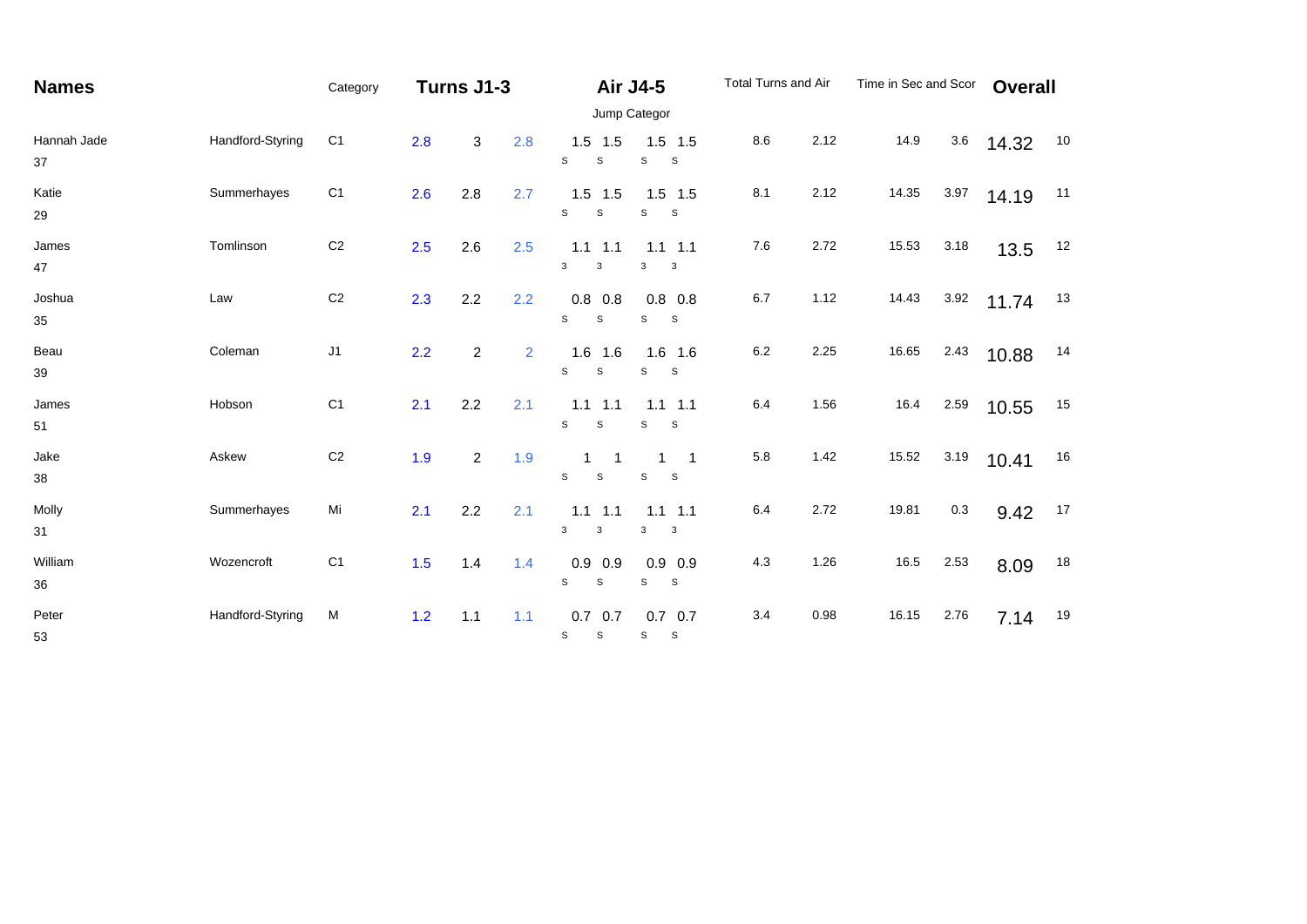| Moguls Yorkshire Champs, SNO!zone Castleford 18th Nov<br>2007 | Chief of Calculations: Chris Dev | <b>Round 2 Results</b> |  |  |  |  |
|---------------------------------------------------------------|----------------------------------|------------------------|--|--|--|--|
|                                                               | Judge 1: Chris Dey               |                        |  |  |  |  |
| <b>Technical Delegate: Martin Carr</b>                        | Judge 2: Computer                |                        |  |  |  |  |
| Head Judge: Martin Carr                                       | Judge 3: Keith Marks             | Pace Time:<br>11.9     |  |  |  |  |
|                                                               | Judge 4: Martin Carr             |                        |  |  |  |  |
| Chief of Competition: Peter Handford-Styri                    | Judge 5: Computer                |                        |  |  |  |  |

.

| <b>Forenames</b> | <b>Surname</b> | Category       | Judge 1        | Judge 2 | Judge 3 |                          | Judge 4 Judge 5 Total Turns |      |         |       |      | Air Time Time Score Overall |
|------------------|----------------|----------------|----------------|---------|---------|--------------------------|-----------------------------|------|---------|-------|------|-----------------------------|
|                  |                |                |                |         |         | Category                 | Category                    |      |         |       |      |                             |
| Andrew           | Longley        | J2             | 4.6            | 4.6     | 4.6     | $2.3$ 2.3                | $2.3$ $2.3$                 | 13.8 | 5.7     |       |      | $10.4$ 6.63 26.13           |
| 21               |                |                |                |         |         | bP<br>bP                 | bP<br>bP                    |      |         |       |      |                             |
| Ben              | Parkes         | J2             | 4.6            | 4.6     | 4.6     | $2.3$ 2.3                | $2.3$ $2.3$                 | 13.8 | $5.7\,$ | 10.75 |      | 6.39 25.89                  |
| 43               |                |                |                |         |         | bP<br>bP                 | bP<br>bP                    |      |         |       |      | 2                           |
| Martin Rene      | Nankoo         | $\mathbb S$    | 4.8            | 4.7     | 4.7     | 2<br>$\overline{2}$      | $\overline{2}$<br>2         | 14.2 | 4.5     | 10.06 |      | 6.86 25.56                  |
| 28               |                |                |                |         |         | <b>TTS</b><br><b>TTS</b> | TTS TTS                     |      |         |       |      | 3                           |
| Jack T           | Smith          | J2             | 4.5            | 4.5     | 4.5     | $2.3$ 2.3                | $2.3$ $2.3$                 | 13.5 | $5.7\,$ | 11.18 |      | $6.1$ 25.30                 |
| 48               |                |                |                |         |         | bL<br>bL                 | bL bL                       |      |         |       |      | 4                           |
| David            | Thexton        | J1             | $\overline{4}$ | 4.3     | 4       | 1.9<br>1.9               | $1.9$ 1.9                   | 12.3 | 4.7     | 11.47 | 5.91 | 22.91                       |
| 58               |                |                |                |         |         | bP<br>bP                 | bP<br>bP                    |      |         |       |      | 5                           |
| Heather          | Thexton        | J2             | 4.1            | 4.1     | 4.1     |                          |                             | 12.3 | 1.86    | 13.78 | 4.36 | 18.52                       |
| 40               |                |                |                |         |         | TS<br>TS                 | TS<br>TS                    |      |         |       |      | 6                           |
| Alexandra L      | Houston        | C <sub>2</sub> | 3.5            | 3.5     | 3.5     | 2.1<br>2.1               | $2.1$ $2.1$                 | 10.5 | 2.98    | 13.9  | 4.28 | 17.76                       |
| 34               |                |                |                |         |         | S<br>S                   | s<br>S                      |      |         |       |      | $\overline{7}$              |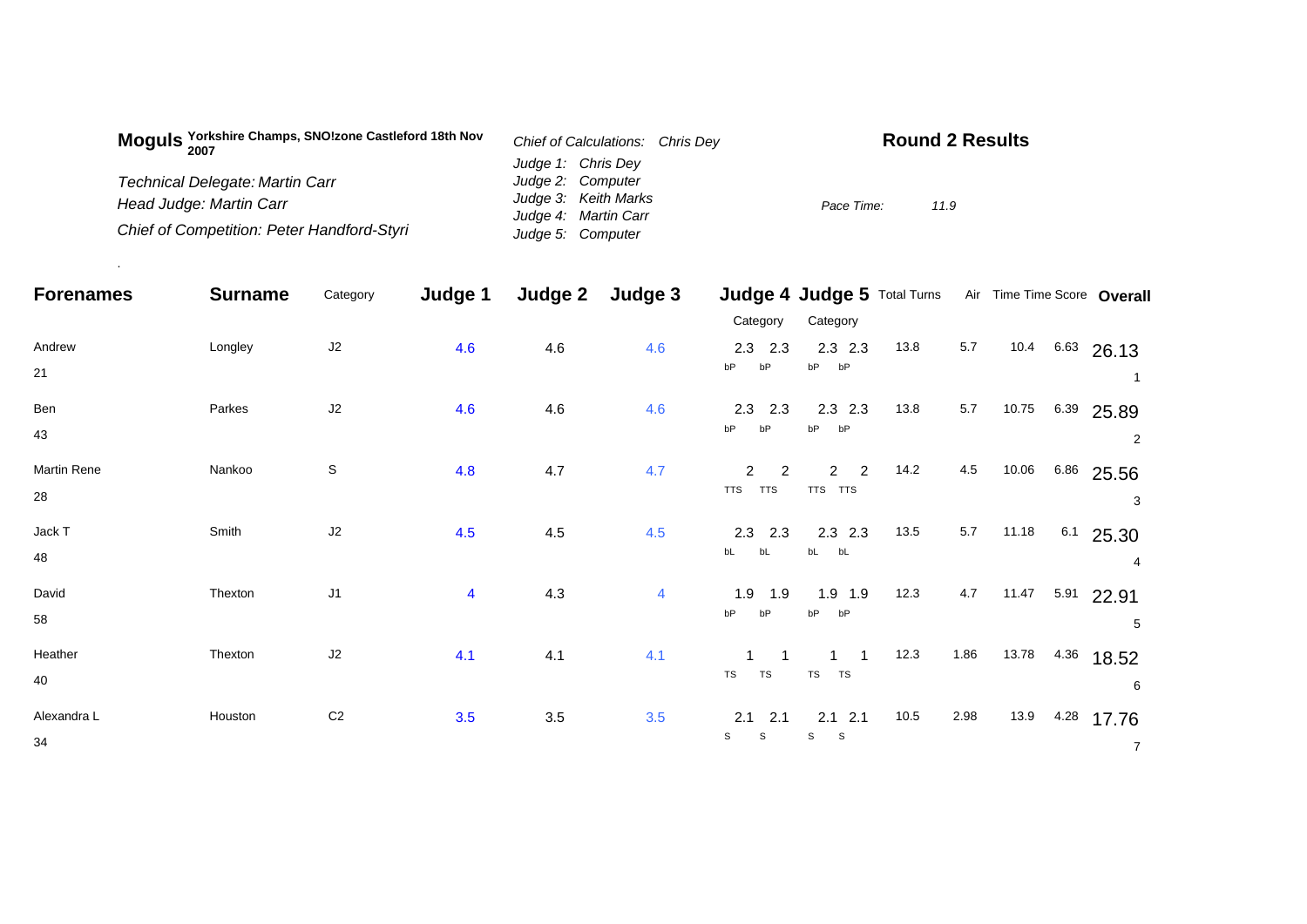| <b>Forenames</b>  | <b>Surname</b>   | Category       | Judge 1        | Judge 2        | Judge 3        |                                         | Judge 4 Judge 5 Total Turns Air Time Time Score Overall |                 |         |                        |      |                       |
|-------------------|------------------|----------------|----------------|----------------|----------------|-----------------------------------------|---------------------------------------------------------|-----------------|---------|------------------------|------|-----------------------|
| Hannah Jade       | Handford-Styring | C <sub>1</sub> | $\mathbf{3}$   | 3.1            | 3              | Category<br>$1.5$ 1.5<br>S<br>${\tt S}$ | Category<br>$1.5$ 1.5<br>${\bf S}$ ${\bf S}$            | 9.1             | 2.12    | $14.43$ $3.92$ $15.14$ |      |                       |
| 37<br>Sam         | Houston          | C <sub>1</sub> | 2.6            | $\mathbf{3}$   | 2.6            | $1.1$ 1.1                               | $1.1$ 1.1                                               | 8.19            | 2.72    |                        |      | 8<br>14.15 4.11 15.02 |
| 27                |                  |                |                |                |                | $\mathbf{3}$<br>$\mathbf{3}$            | $\mathbf{3}$<br>$\overline{\phantom{a}}$                |                 |         |                        |      | $\boldsymbol{9}$      |
| James<br>47       | Tomlinson        | C <sub>2</sub> | 2.5            | $2.5\,$        | 2.5            | $1.2$ 1.2<br>$3 \qquad 3$               | $1.2$ 1.2<br>$\mathbf{3}$<br>$\overline{\phantom{a}}$   | 7.5             | 2.96    | 15.56                  |      | $3.16$ 13.62<br>10    |
| Beau<br>39        | Coleman          | J1             | 2.6            | 2.6            | 2.6            | $1.6$ 1.6<br>$S$ $S$                    | $1.6$ 1.6<br>$S$ $S$                                    | 7.8             | 2.25    | 15.81                  |      | $2.99$ 13.04<br>11    |
| Chris<br>49       | Fung             | J1             | 2.6            | 2.7            | 2.6            | $1.4$ 1.4<br>$S$ $S$                    | $1.4$ 1.4<br>$S$ $S$                                    | 7.9             | 1.98    | 16.15                  |      | $2.76$ 12.64<br>12    |
| James<br>51       | Hobson           | C <sub>1</sub> | $\mathbf{3}$   | $2.8\,$        | 2.8            | $0.5$ 0.5<br><b>St</b><br><b>St</b>     | $0.5$ 0.5<br>St St                                      | 8.6             | $0.5\,$ | 16.21                  |      | $2.72$ 11.82<br>13    |
| Joshua<br>35      | Law              | $\mbox{C2}$    | $\overline{2}$ | $\overline{c}$ | $\overline{2}$ | $1 \quad 1$<br>$S$ $S$                  | $1 \quad 1$<br>${\tt S}$<br>$\mathbf{s}$                | $6\phantom{.0}$ | 1.42    | 14.46                  |      | $3.9$ 11.32<br>14     |
| William<br>$36\,$ | Wozencroft       | C <sub>1</sub> | 2.4            | 2.2            | 2.2            | $1.1$ 1.1<br>$S$ $S$                    | $1.1$ 1.1<br>${\tt S}$<br>$^{\circ}$ S                  | 6.8             | 1.56    | 16.28                  | 2.68 | 11.04<br>15           |
| Peter<br>53       | Handford-Styring | M              | $\overline{2}$ | 1.9            | 1.9            | 0.6<br>0.6<br>$S$ $S$                   | $0.6$ 0.6<br>$S$ $S$                                    | 5.8             | 0.84    | 16                     | 2.86 | 9.50<br>16            |
| Jake<br>$38\,$    | Askew            | $\mbox{C2}$    | 1.6            | 1.8            | 1.6            | $1.2$ 1.2<br>${\tt S}$ ${\tt S}$        | $1.2$ 1.2<br>${\sf S}$ ${\sf S}$                        | 5               | 1.7     | 17.37  1.94            |      | 8.64<br>- 17          |